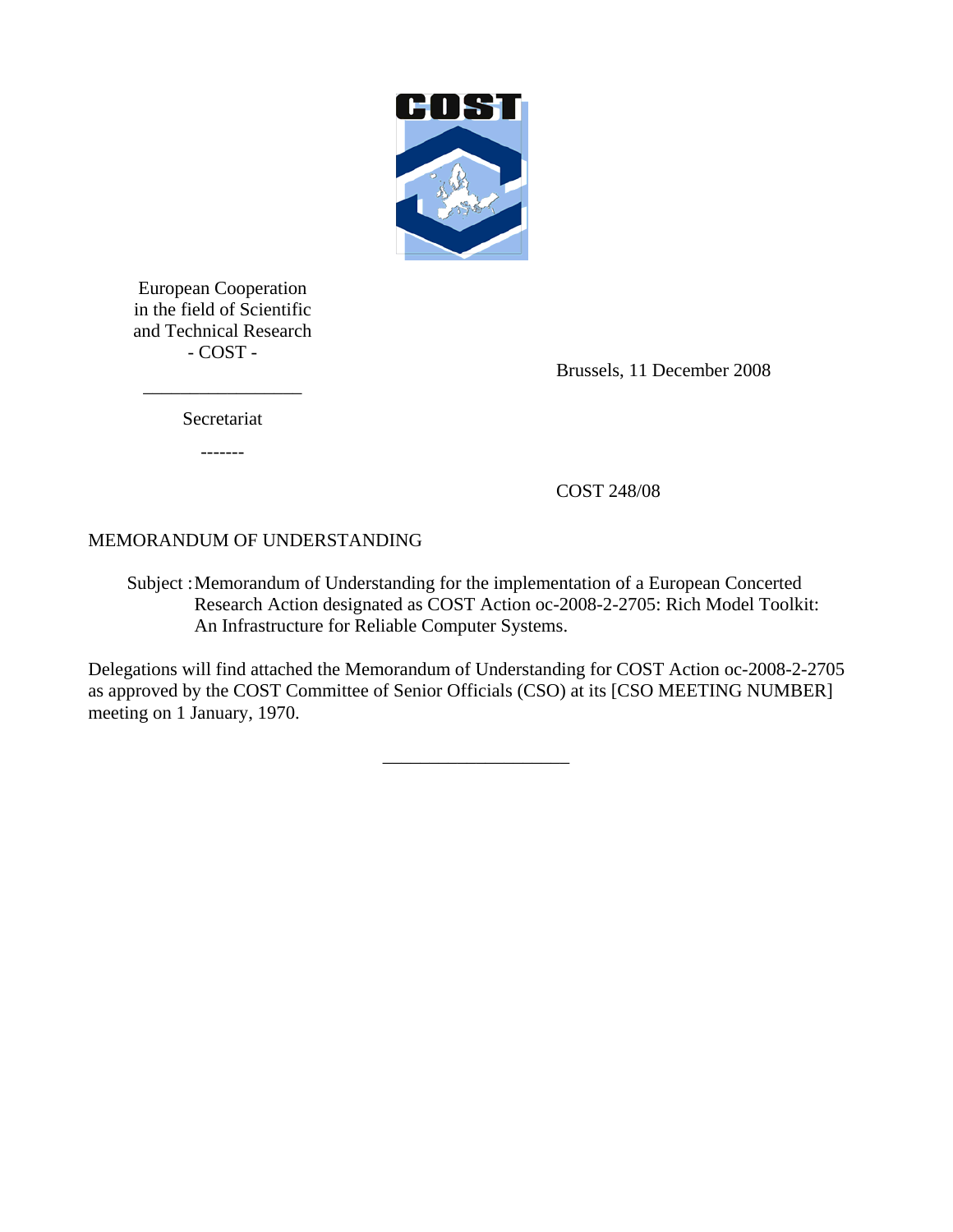#### **MEMORANDUM OF UNDERSTANDING For the implementation of a European Concerted Research Action designated as**

### **COST Action oc-2008-2-2705 RICH MODEL TOOLKIT: AN INFRASTRUCTURE FOR RELIABLE COMPUTER SYSTEMS.**

The Parties to this Memorandum of Understanding, declaring their common intention to participate in the concerted Action referred to above and described in the technical Annex to the Memorandum, have reached the following understanding:

- 1. The Action will be carried out in accordance with the provisions of document COST 270/07 Rules and Procedures for Implementing COST Actions, or in any new document amending or replacing it, the contents of which the Parties are fully aware of.
- 2. The main objective of the Action is to promote research on and use of small fish as models for human diseases via the establishment of a communication platform.
- 3. The economic dimension of the activities carried out under the Action has been estimated, on the basis of information available during the planning of the Action, at EUR 11million in 2009 prices.
- 4. The Memorandum of Understanding will take effect on being accepted by at least five Parties.
- 5. The Memorandum of Understanding will remain in force for a period of 4years, calculated from the date of the first meeting of the Management Committee, unless the duration of the Action is modified according to the provisions of Chapter V of the document referred to in Point 1 above.

\_\_\_\_\_\_\_\_\_\_\_\_\_\_\_\_\_\_\_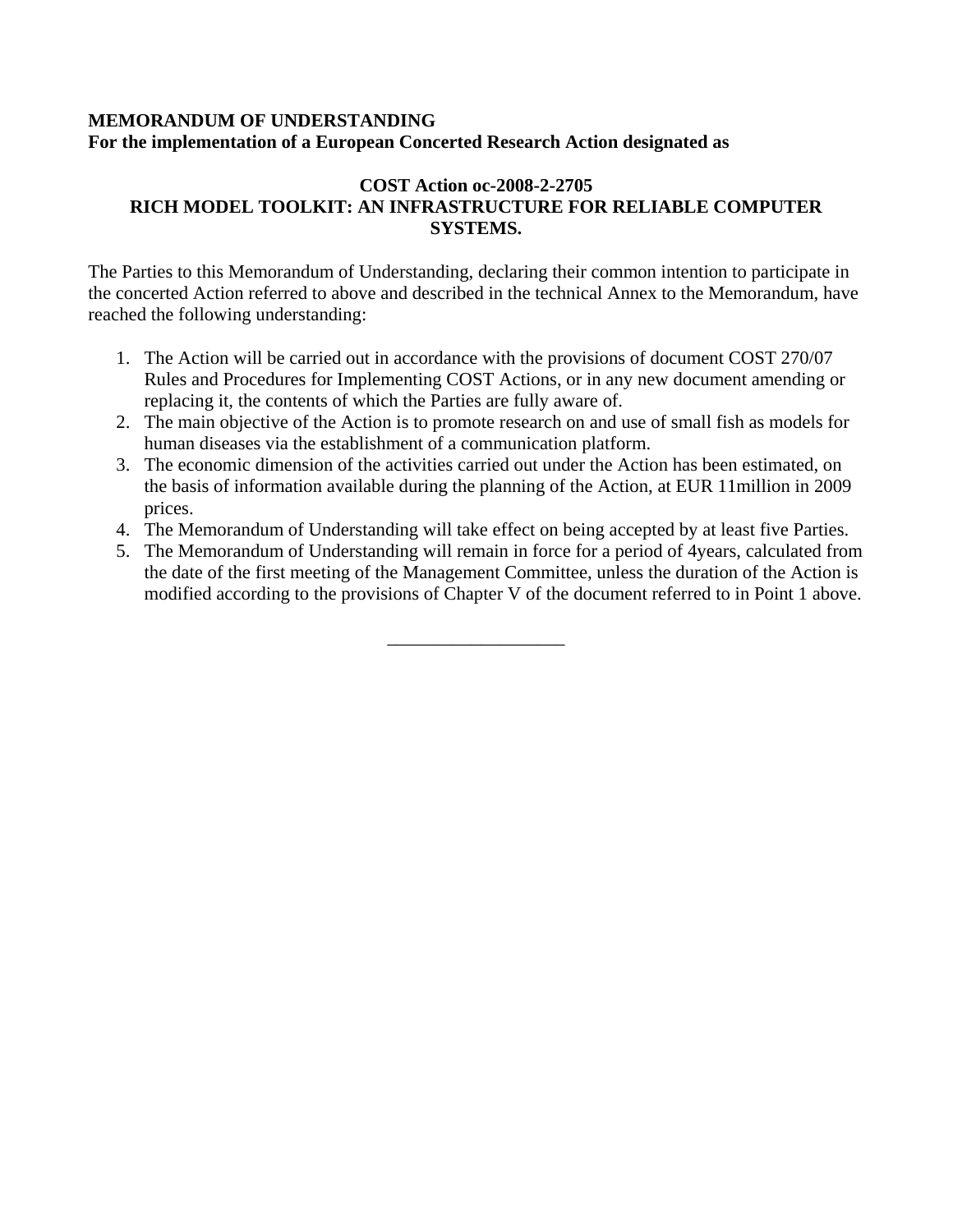# **TECHNICAL ANNEX**

#### **A. ABSTRACT AND KEYWORDS**

The Action coordinates the development of infrastructures for automated reasoning about Rich Models of computer systems. Rich Models have the expressive power of all practically formalizable mathematics, enabling natural specification of software, hardware, embedded, and distributed systems. Rich Models support modeling at a wide range of abstraction levels, from knowledge bases and system architecture, to software source code and detailed hardware design.

The Action contributes to the construction of a Rich Model Toolkit, which is a unified infrastructure that precisely defines the meaning of Rich Models, standardizes representation formats, and supports a number of automated reasoning tools. Moreover, the Action develops and deploys new tools for automated reasoning that communicate using these standardized formats. The goal of resulting tools is to have a wide range of applicability and improved efficiency, helping system developers construct reliable systems through automated reasoning, analysis, and synthesis.

**Keywords:** automated reasoning, verification, synthesis

#### **B. BACKGROUND B.1 General Background**

Researchers have recently developed a number of useful tools for automated analysis of particular classes of models of computer systems:

- Hardware manufacturers are using SAT solvers, model checkers, and theorem provers to identify and correct errors that could have enormous financial consequences.
- Software vendors are using static analyses supported by automated theorem provers and constraint solvers to prevent software crashes.
- Description logic reasoners analyze relationships between tens of thousands of terms in medical ontologies and verify their consistency.
- Aircraft manufacturers and space agencies are using analysis tools based on abstract interpretation to eliminate errors in aircraft control software.

Despite these individual successes, today's automated analysis methods are not widespread in engineering practice, and therefore have a limited impact. Among the factors contributing to this state of affairs are the limitations of the tools themselves: the lack of automation, specialized input formats, and a limited use of high-level synthesis, which makes these tools expensive to use in practice. Another factor is the social circumstances, such as the lack of quality standards that differentiate formally certified computer systems from systems without formal assurance guarantees.

To address these problems, the Action makes a dedicated effort to unify current specialized algorithms and hide their internal complexity from users. Among the central ideas in these activities is the notion of Rich Models, general and rigorous representation of different types of computer systems, different system aspects, and different levels of detail (from design to implementation, from functional correctness to timing and performance). Driven by this notion, the Action coordinates the development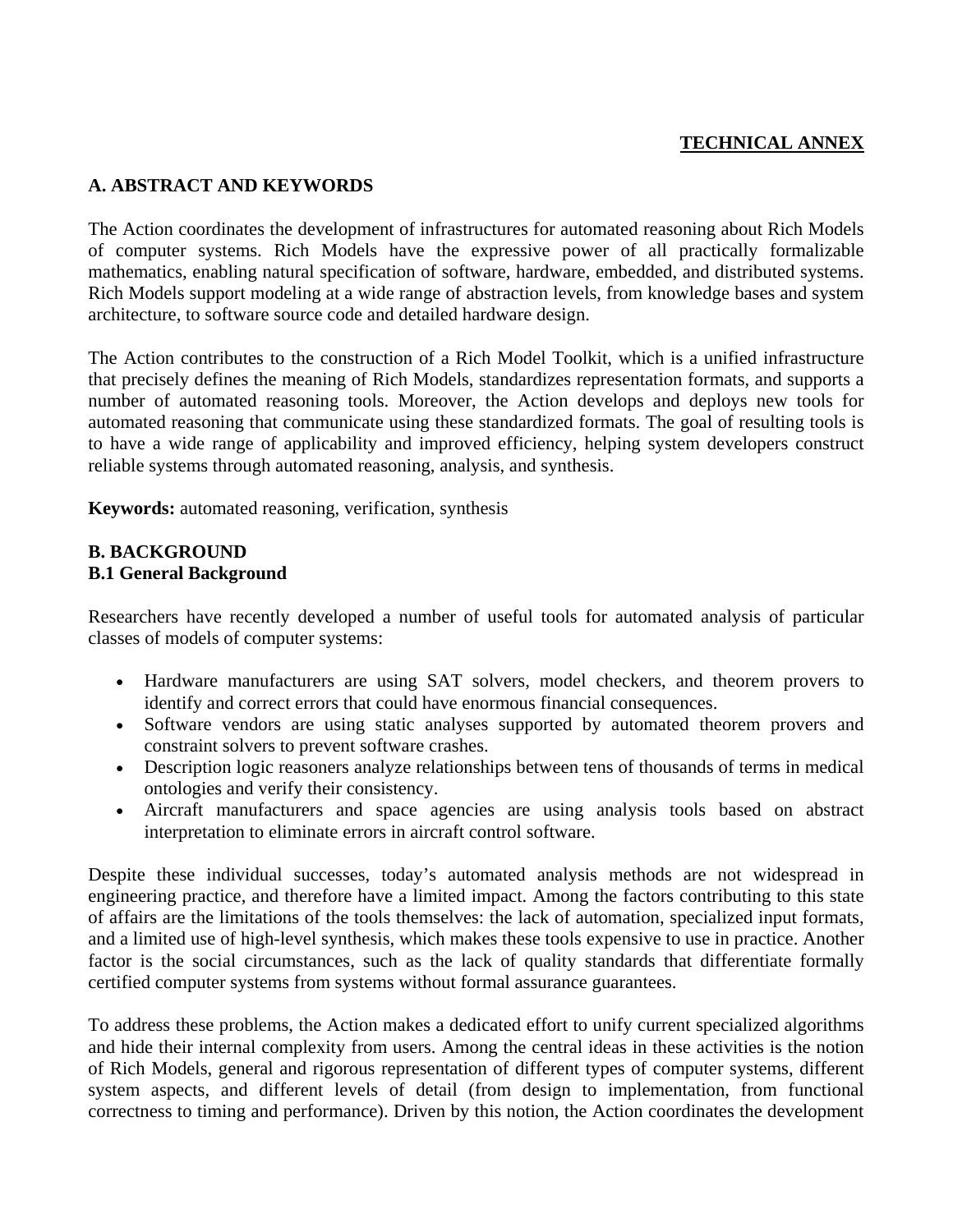of automated analysis and synthesis tools, ensuring that the tools accept models expressed in the same general-purpose language, and enabling communication between the tools.

A number of national programs support research activities of the Action experts. Without the Action, however, these research activities would be carried out independently, would involve duplication of effort, and would not benefit from timely exchange of ideas. The strong need for coordination, as well as the fundamental and broad nature of the research involved means that no research program other than COST is appropriate to support such unified effort at the current, initial, coordination stage. The format of COST activities is ideal for the proposed coordination. On the one hand, the development of representation formats for Rich Models requires discussions among all the parties involved, which is best done through joint COST meetings. On the other hand, the core technical work of the Action occurs in individual research groups, and short-term scientific missions for early-stage researchers are ideal for the underlying intensive technical interaction.

#### **B.2 Current state of knowledge**

This section reviews current state of knowledge in automated reasoning according to the type of reasoning technique. It concludes with an overview of related standardization efforts that have made such techniques more widely applicable.

*SAT solvers*, such as zChaff, Berkmin, and Minisat, solve the satisfiability problem for propositional logic. The progress in SAT technology in the past decade demonstrated that worst-case computational complexity need not prevent practical applications of tools in verification of hardware and software.

*Finite model finders*, such as Paradox, Kodkod, and Darwin search for finite structures that satisfy given first-order logic formulas. They often use a reduction to SAT. They have proved very useful in finding counterexamples to conjectures, including those that involve properties of software implementations and designs.

*First-order theorem provers* find proofs of validity of given first-order logic formulas (in contrast to model finders that find counterexamples). Decades of research into resolution techniques resulted in implementations such as SPASS, E and Vampire, which are very effective at proving a wide range of valid first-order logic formulas. Promising areas of research are methods that combine proof search and model finding, improving the effectiveness of both approaches.

*Description logics* avoid the undecidability of first-order logic by adopting a form of bounded quantifiers. Reasoning tools based on decidable description logics, such as FaCT++, Racer, and Hermit, have proved capable of handling complex formulas, while scaling to problem instances with a large number of background axioms. This progress was enabled by systematic study of decidability, complexity, and practical reasoning algorithms for specific classes of formulas.

*Decision procedures* of practical importance include the MONA tool for Weak Monadic Second-Order logic over trees, applied e.g. to verification of linked data structures. Widely applicable are also arithmetic decision procedures, which incorporate insights from linear programming. Recently, decision procedures for reasoning about sets and multisets have been built on top of arithmetic decision procedures. Overall, specialized reasoning techniques have seen both theoretical advances and implementations in the context of more general reasoning systems.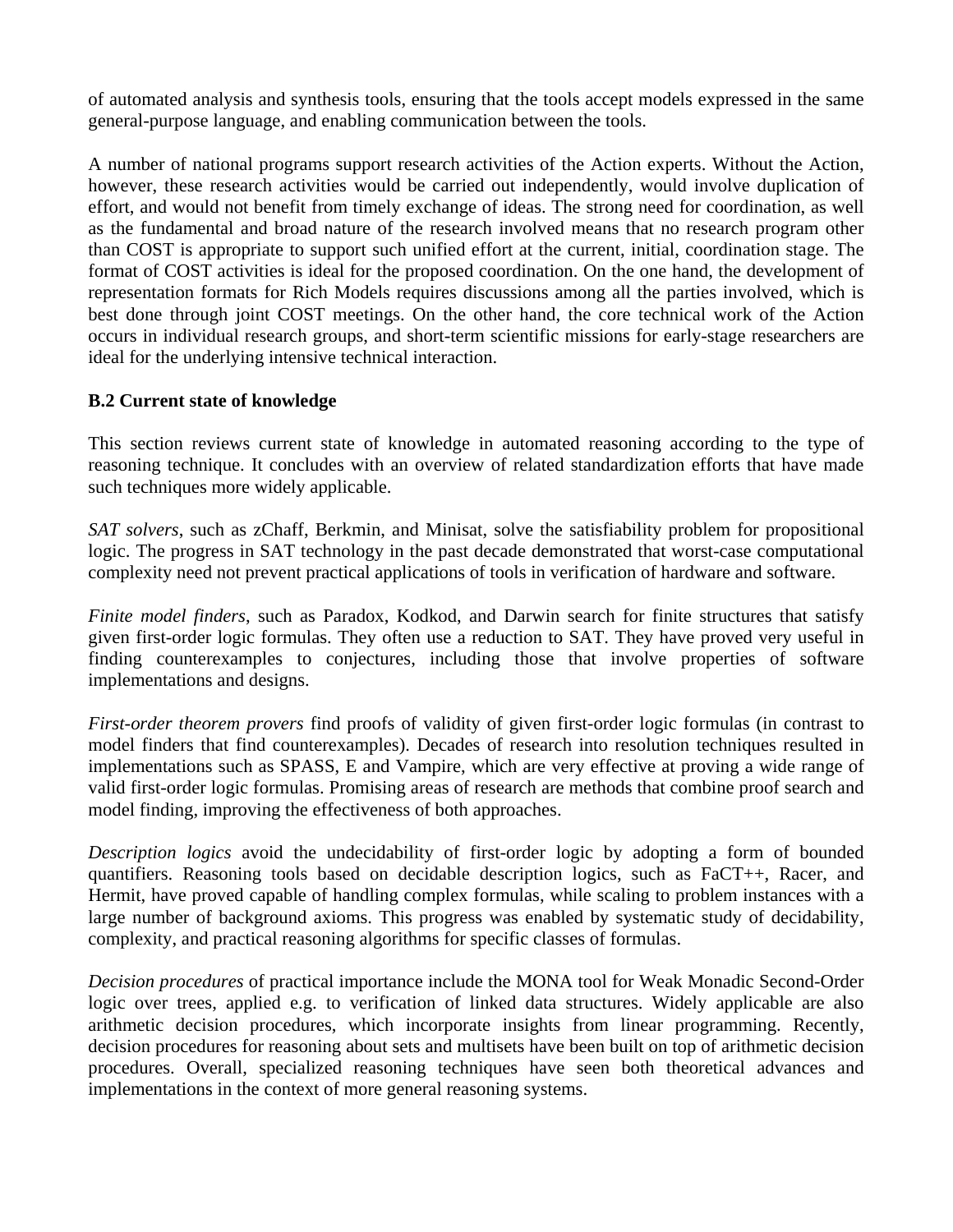*Satisfiability modulo theories* (SMT) is among such general reasoning techniques that show great promise in combining multiple specialized decision procedures into a decision procedure for a richer language. SMT solvers build on techniques such as Nelson-Oppen combination of disjoint theories. Recent advances include SAT-based frameworks such as DPLL(T), and successful standardization activities such as the SMT-LIB initiative.

*Hardware and software verification* research has benefited from the advances in SAT and SMT reasoning, and also developed specific techniques for reasoning about transition systems. As in reasoning about first-order formulas, for large state spaces we can distinguish model finding methods (bounded-exhaustive testing, explicit state model checking), and proof-based methods (data-flow analysis). The success of automated reasoning about safety and liveness of hardware systems is witnessed by routine use of these techniques within major microprocessor manufacturers, and was acknowledged by the recent Turing award. Recently, techniques based on predicate abstraction, bounded model checking, transition invariants, and symbolic shape analysis brought together research in transition systems and research in decision procedures for formulas, resulting in tools for automated analysis of transition systems with large state spaces.

*Abstract interpretation* is an influential technique for analyzing transition systems with large state space. Abstract interpretation tools such as ASTREE and AbsInt have found use in the analysis of avionics software. Such analyzers are based on parameterized abstractions and have recently made use of advances in decidable classes of logical constraints, such as difference logics. Among the goals of the Action is taking further such fruitful combinations and identifying similar cross-fertilization opportunities between other sub-fields of automated reasoning.

*Automated synthesis* of executable systems from specifications is among the most ambitious approaches to reliable computer systems. Most of the above automated reasoning tools can provide not only simple yes/no answers but also concrete counterexamples, proofs, and reachability invariants. An active area of research is productively exploiting such information for constructing reliable computer systems. Recent exciting practical applications include specialized software synthesis approaches and hardware synthesis from linear temporal logic specifications.

*Standardization activities, benchmarks, and competitions* have tremendously accelerated the development of automated reasoning tools.

- DIMACS format for SAT, with the SAT Competition and the SAT Race, are often credited with sparking great advances in SAT solving.
- The SMT-LIB initiative defined standard input/output formats and interfaces to SMT solvers. Over a period of several years it became supported by a number of SMT solvers, and a number of formal methods client applications. The initiative runs an influential yearly competition, SMT-COMP, and contains a growing repository of over 40,000 benchmarks from academia and industry.
- The TPTP format for first-order logic has long provided stable interfaces to powerful first-order provers and model finders. It has recently been extended to higher-order logic, and it continues to evolve.

Such standardized formats will become even more successful if they support natural descriptions of a wider range of problems. The starting point for the Rich Model Language designed as part of the Action are therefore the expressive languages of interactive provers such as Isabelle, HOL, and Coq. On the *syntactic* side, related initiatives include OMDoc, whose goal is the representation of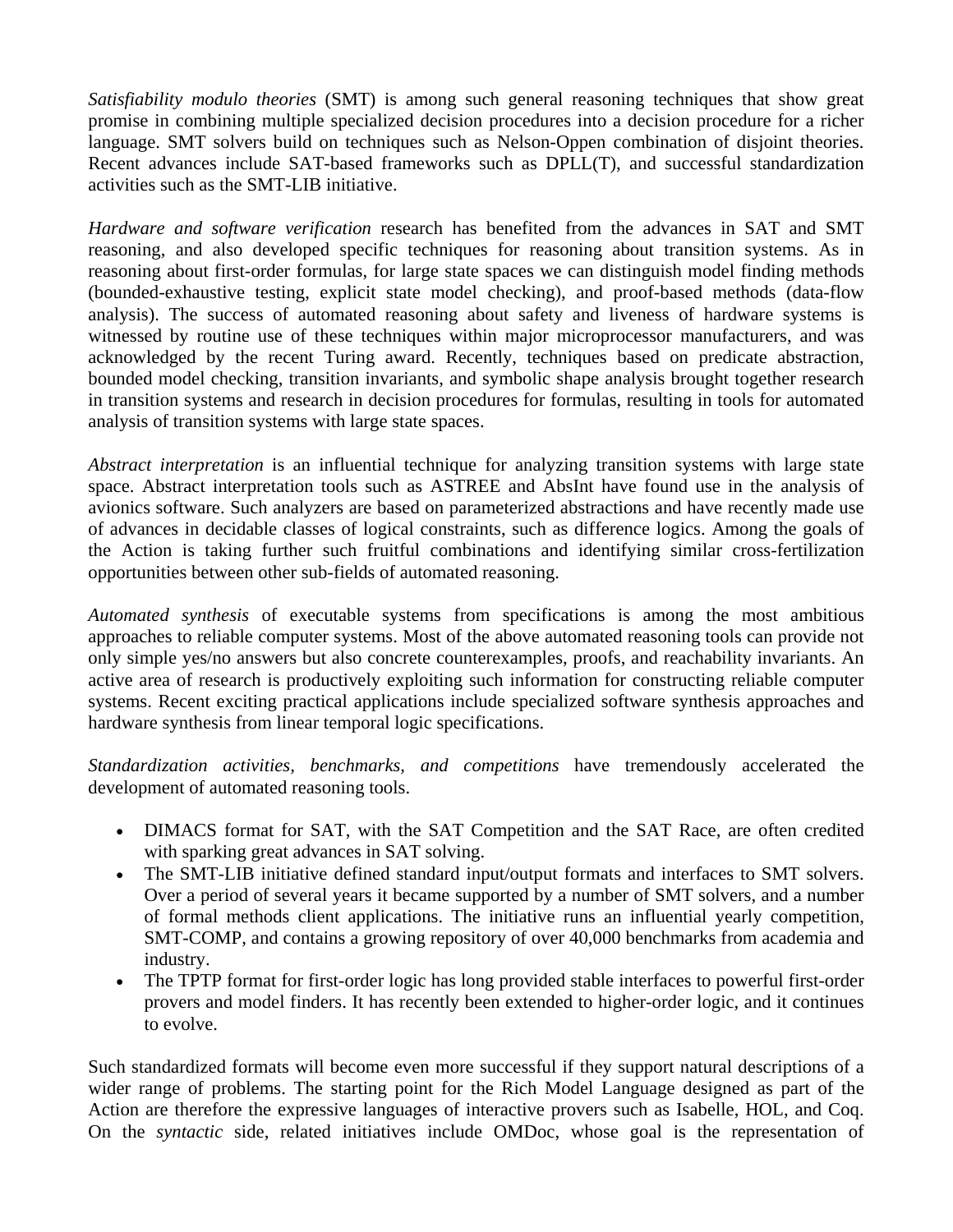mathematics on the Web, and recently the higher-order TPTP format. The key property of concrete interactive theorem prover languages is their clear and well-understood *semantics*, as well as the number of defined library concepts from computer science and mathematics. The adequacy of these library concept definitions is empirically proven through formalizations such as the correctness proofs for Java infrastructure, correctness of SAT solvers, meta-theorems of first-order logic, deep results in set theory, the proof of four-color theorem in graph theory, and proofs of important steps of the Kepler conjecture. The process of formalization continues through new submissions to the Archive of Formal Proofs [\(http://afp.sourceforce.net\)](http://afp.sourceforce.net/), the Verisoft project, and the POPLmark challenge. In the area of the transition system analysis, the conference on Computer-Aided Verification recently introduced a competition for hardware verification with a standardized input format. In the area of software, intermediate formats with precise semantics include SAL from SRI and BoogiePL from Microsoft Research. A striking observation about current standardized formats is that they either have limited expressive power or limited support for automated reasoning. To the extent possible, this Action aims to obtain both expressive power and automation, by embedding existing languages into a unified Rich Model Language, and by developing new algorithms and tools that fill the automation gaps between current specialized approaches.

Innovative activities of the Action include all areas summarized in this section. They involve theoretical work on decidability, complexity, and algorithm design, as well as tool development and computing experiments on models of practical interest. Overall, they contribute to wider applicability of automated reasoning about computer systems.

#### **B.3 Reasons for the Action**

Reasons for the Action are coordinating automated reasoning research to make the techniques and tools more powerful and easier to use by developers of computer systems, including hardware, software, large-scale information systems, and data centers.

The notion of Rich Model Language will be more expressive than any of the existing languages used to describe analyzable models. This expressive power will enable a broad community to agree to use the Rich Model Language. Researchers and developers will be able to directly represent the implementations of software and hardware systems, avoiding manual abstraction and lowering the expertise needed to construct sophisticated analysis and synthesis tools. The Rich Model Language will also foster research in analysis and synthesis algorithms because it will enable researchers to compare a wide range of techniques on a collection of models of practical interest, leading to the exchange of fruitful ideas across different approaches.

#### **B.4 Complementarity with other research programmes**

The research topics of the Action are currently supported by over 15 independent national programs. Further ongoing efforts that are synergistic with the proposed activities include: HATS (Highly Adaptable and Trustworthy Software using Formal Models), MOBIUS, High Integrity Java, GAMES ESF Research Networking Programme, COST Action IC0701 on Formal Verification of Object-Oriented Software, TYPES FP6 Project no. 51099, FP6 STReP Prosyd project, FP7 STReP COCONUT project, AVANTSSAR FP7 project, ARTIST2/ARTIST Design Network of Excellence.

A relevant world-wide initiative compatible with a fraction of the Action goals is the Verifying Compiler Grand Challenge for Computing Research. Even more relevant are past EU projects on integration of reasoning techniques, including the PROSPER toolkit, funded under the ESPRIT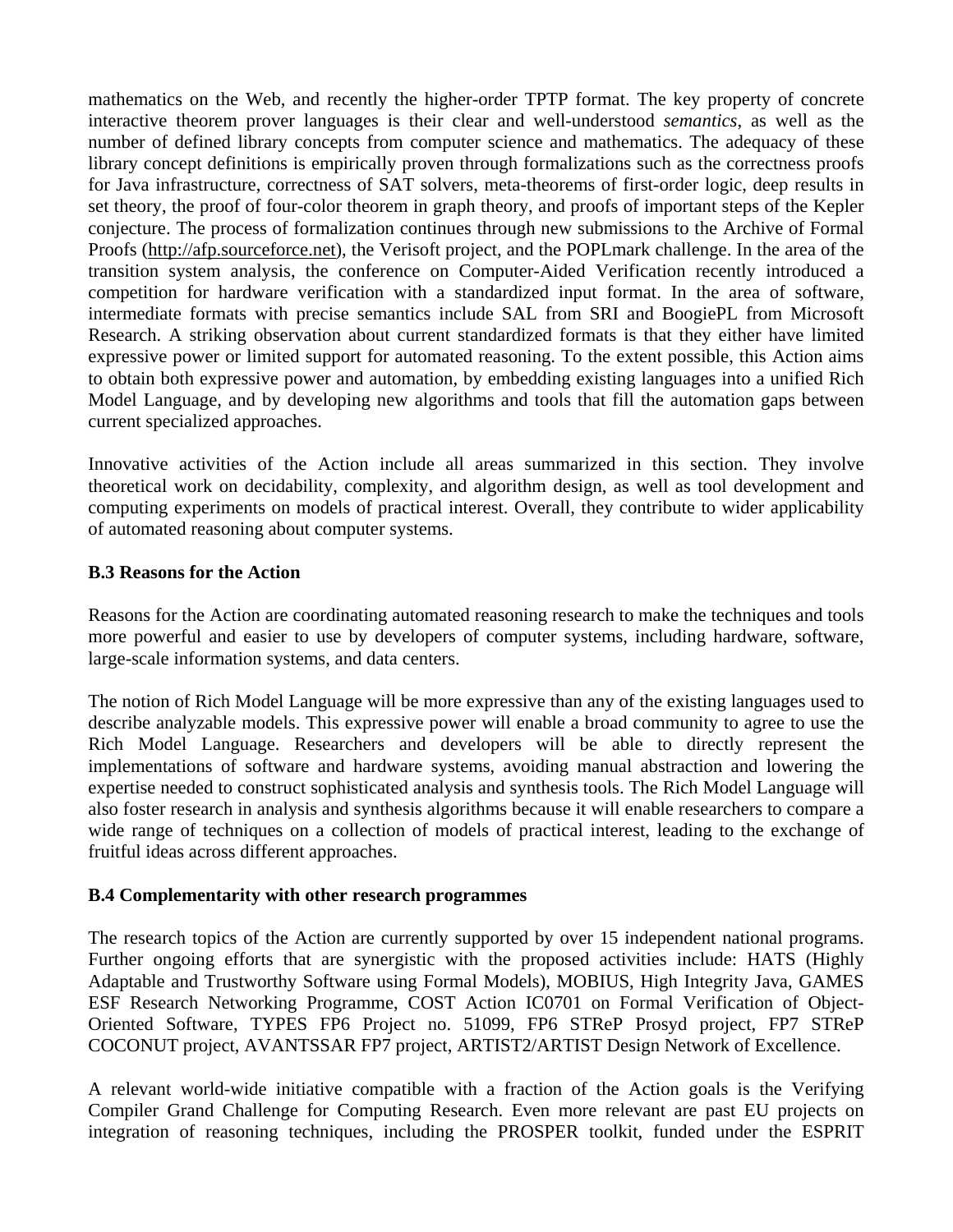program. Related activities in the United States include the integration of formal method tools in the SRI Computer Science Laboratory (for example, the Evidential Tool Bus proposal), and the Bandera tool set at the Kansas State University.

The activities listed above are a source of particular classes of models and specialized algorithms. This Action will include and collaborate with researchers involved in these activities. However, no prior activity by itself proposed such a general notion of Rich Models, and aimed at unifying such a broad set of automated reasoning techniques.

#### **C. OBJECTIVES AND BENEFITS C.1 Main/primary objectives**

The main objective of the Action is making automated reasoning techniques and tools applicable to a wider range of problems, as well as making them easier to use by researchers, software developers, hardware designers, and information system users and developers.

### **C.2 Secondary objectives**

Secondary objectives are

- Increasing the coherence, visibility, and competitiveness of automated reasoning research;
- Assessing the potential for industry standards that certify the added value of computer systems developed using automated reasoning technology.

# **C.3 How will the objectives be achieved?**

The objectives will be achieved through

- work group meetings
- short-term scientific missions
- information exchange with industry
- initiation and maintenance of an online forum and an online reference for the area of automated reasoning
- publications of results in leading computer science conferences and journals
- organization of a tool competition in the area of automated analysis, synthesis, and certification of Rich Models
- training of PhD students through advanced seminars.

### **C.4 Benefits of the Action**

In addition to the inherent benefits from coordination of research and cross-fertilization of ideas in different domains, concretes outcomes of the Action will include the Rich Model Toolkit, a set of infrastructures connected through the Rich Model Language, including a set of communicating automated reasoning tools. The tools will help developers construct reliable systems by automatically analyzing and synthesizing systems and their components.

The automation level of tools in the Rich Model Toolkit will make tool adoption cost-effective, resulting in higher-quality computer systems, and improving the safety and availability of information technology used by all members of the society. These efforts will also reduce the likelihood of future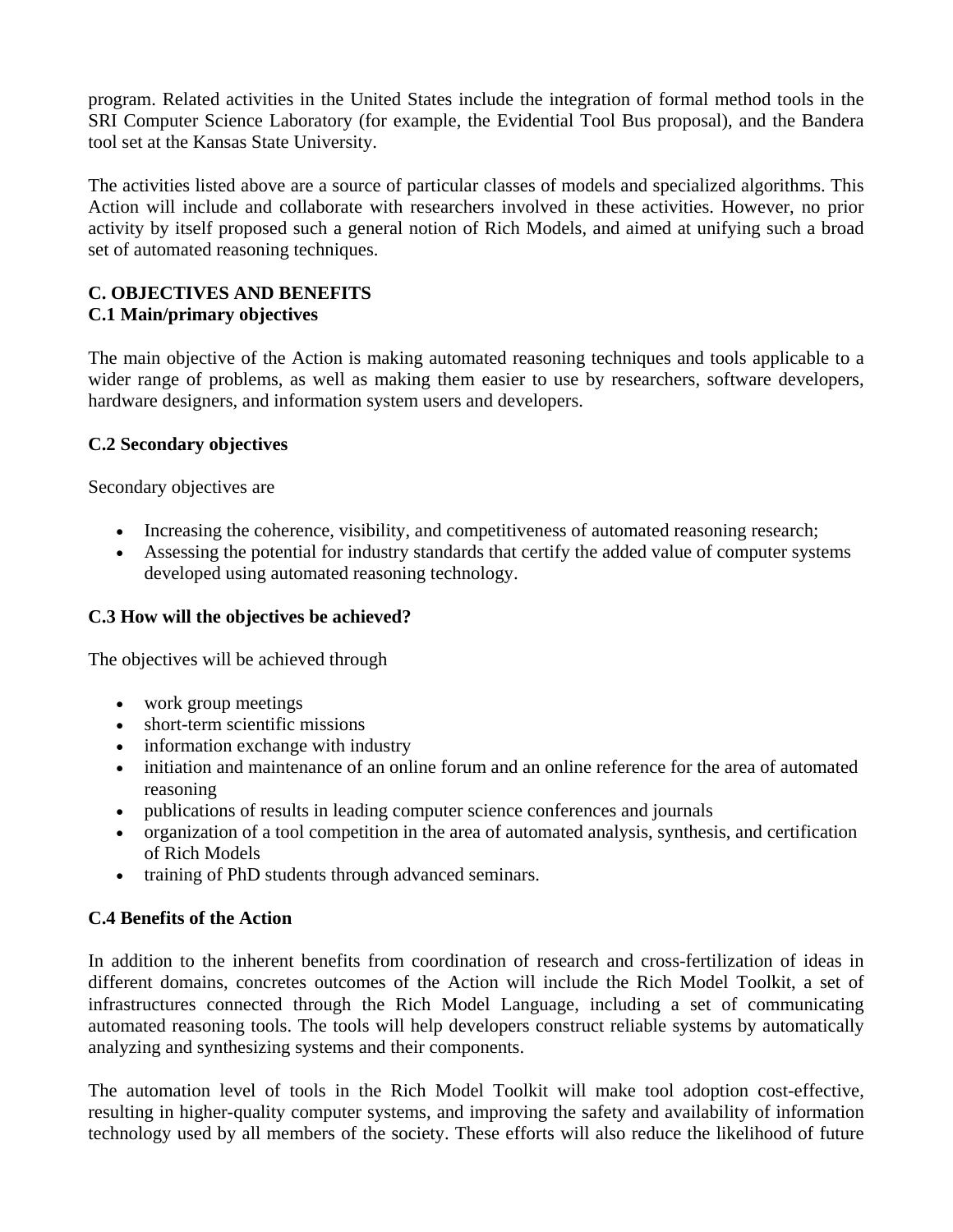disasters such as the airline and aerospace failures, and avoid further microprocessor and automobile recalls due to software bugs.

### **C.5 Target groups/end users**

In addition to the research community, target groups and end users include developers and designers of software, hardware, and embedded systems, educators, industrial organizations, and students.

Developers and designers of computer systems will directly benefit from the sophisticated tools in the Rich Model Toolkit developed in the course of the Action. These tools will detect errors in designs and implementations, repair errors, and synthesize new implementations from specifications. The developers using such tools will be more productive and will be able to focus more on the creative and domain-specific aspects of their work.

Educators will be able to motivate and illustrate the theory of reasoning about computer systems through working tools usable by students, and concrete examples from the practice.

Industry will be able to use the Rich Model Toolkit in system development, increasing the competitiveness and reducing the cost. Moreover, unified formats and new algorithms resulting from the Action will provide guidance for technology transfer, enabling the development of a new generation of industrial tool products based on the principles of the Rich Model Toolkit.

### **D. SCIENTIFIC PROGRAMME D.1 Scientific focus**

The Action will advance algorithms and implementations of automated reasoning technology, making them applicable to a wider range of tasks in the design and implementation of computer systems. The focus is on the following directions:

- Design of the Rich Model Language, taking into account the ease of modeling, current specialized languages, requirements of existing and new algorithms and tools, and interactive theorem proving language semantics.
- The adaptation of existing tools and the development of new tools that support the Rich Model Language, including both tools for automated reasoning about Rich Models (deduction, analysis and synthesis), and tools for automatically generating Rich Models.
- Development of new algorithms applicable across different application areas, as long as the input Rich Model has the mathematical structure supported by the algorithm.
- Techniques that compose multiple specialized algorithms into algorithms applicable to a wider range of problems, with understood guarantees on the soundness, completeness, and efficiency.
- Computer experiments with automated reasoning about Rich Models from the area of software, hardware, embedded, and information system verification.

The pace of the activities will crucially depend on the ability to develop and share the expertise among Action participants. The research (and dissemination) activities will be carried out by researchers using state-of-the art commodity computing equipment (desktops, compute servers, web servers).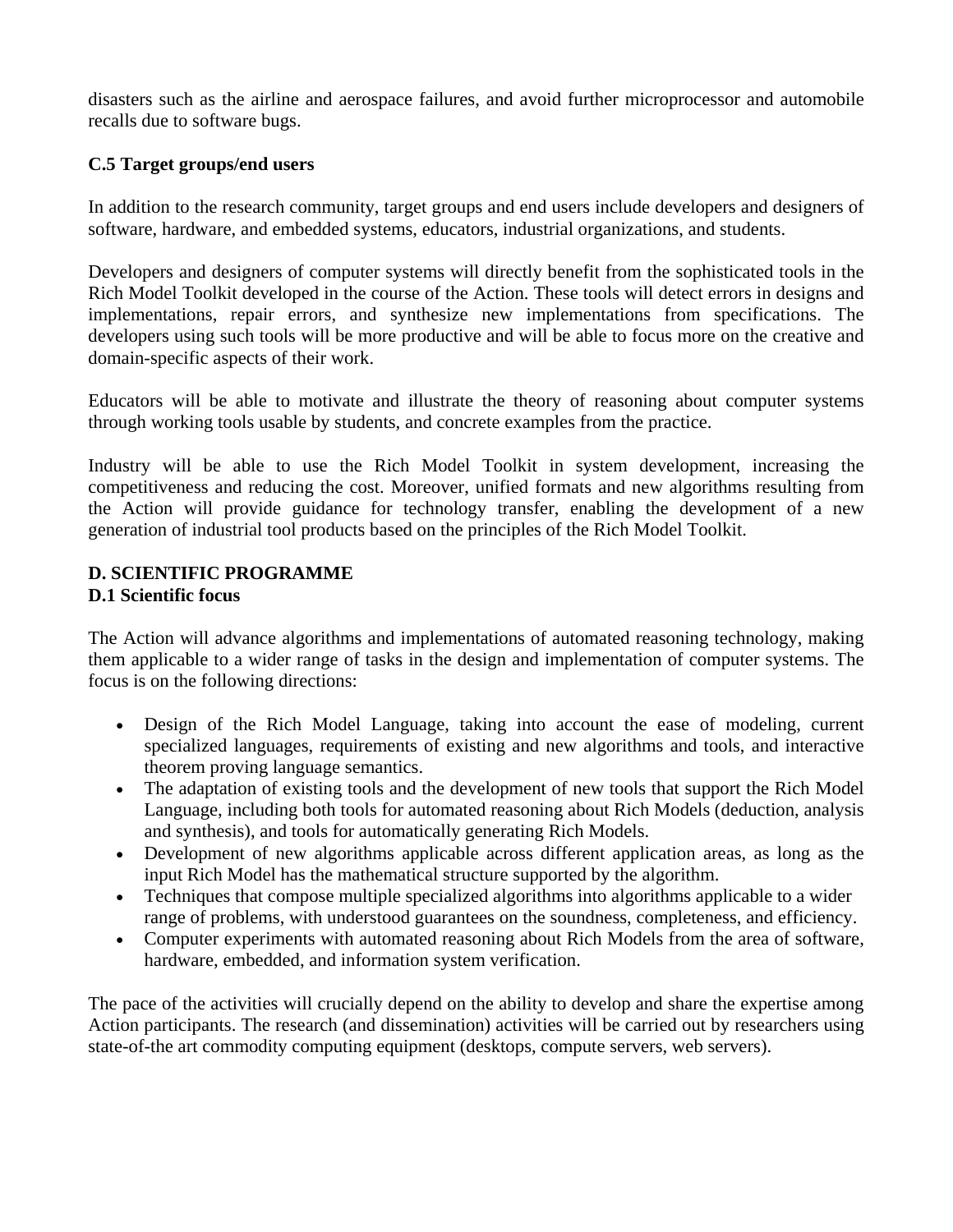The research will be carried out in at least the following cross-cutting and collaborating Work Groups:

- 1. Rich Model Language: design and benchmark Suite
- 2. Decision procedures for Rich Model Language fragments
- 3. Analysis of executable Rich Models
- 4. Synthesis from Rich Model Language descriptions.

# **D.2 Scientific work plan: methods and means**

The Action will achieve its objectives through the development of foundations and tools of the Rich Model Toolkit infrastructure. The infrastructure will consist of a collection of Rich Models, and a system of tools communicating using the Rich Model Language. The work will be structured according to the following four initially-envisioned Work Groups.

# **D.2.1 Work Group 1: Rich Model Language Design and Benchmark Suite**

Rich Model Language and benchmarks written in this language are among concrete results and unifying themes of the Action. They are also the focus of Work Group 1. The specific activities of Work Group 1 will include the following.

- *Design of the Rich Model Language*, including abstract and concrete syntax, as well as semantics; inspired by the expressiveness of provers such as Isabelle/HOL while aiming for simplicity of automated processing present in more specialized languages.
- *Translations* between Rich Model Language and languages such as Isabelle/HOL, SMT-LIB, TPTP, and OWL.
- Design of *formats* for expressing manually and automatically constructed *proofs and counterexamples* for properties of Rich Models, as well as implementing efficient and trustworthy checkers and visualizers for these formats.
- *Building of Rich Model benchmark collection* for comparing different tools and measuring progress in tool development, made publicly available on the Web.
- Helping *adapt existing tools* to take advantage of Rich Model infrastructure.
- Realistic plans for running Rich Model *tool competition***.**

The tools in the Rich Model Toolkit will accept a set of Rich Models and produce a new set of Rich Models (with the output in a formally verifiable relationship to the input). This general view supports not only the traditional validity and satisfiability checking, but also optimization and synthesis problems.

The Action will build on the experience from the following past successes of its experts:

- initiating *successful community standards* for automated reasoning tools
- leading major efforts in *proof-assistant development*
- developing *specialized automated reasoning tools*
- *automated generation of models* from applications such as hardware and software verification.

The Action is therefore in a unique position to develop Rich Model Language format and to advertise it within the scientific community, which in turn will foster the adoption of the format in industry.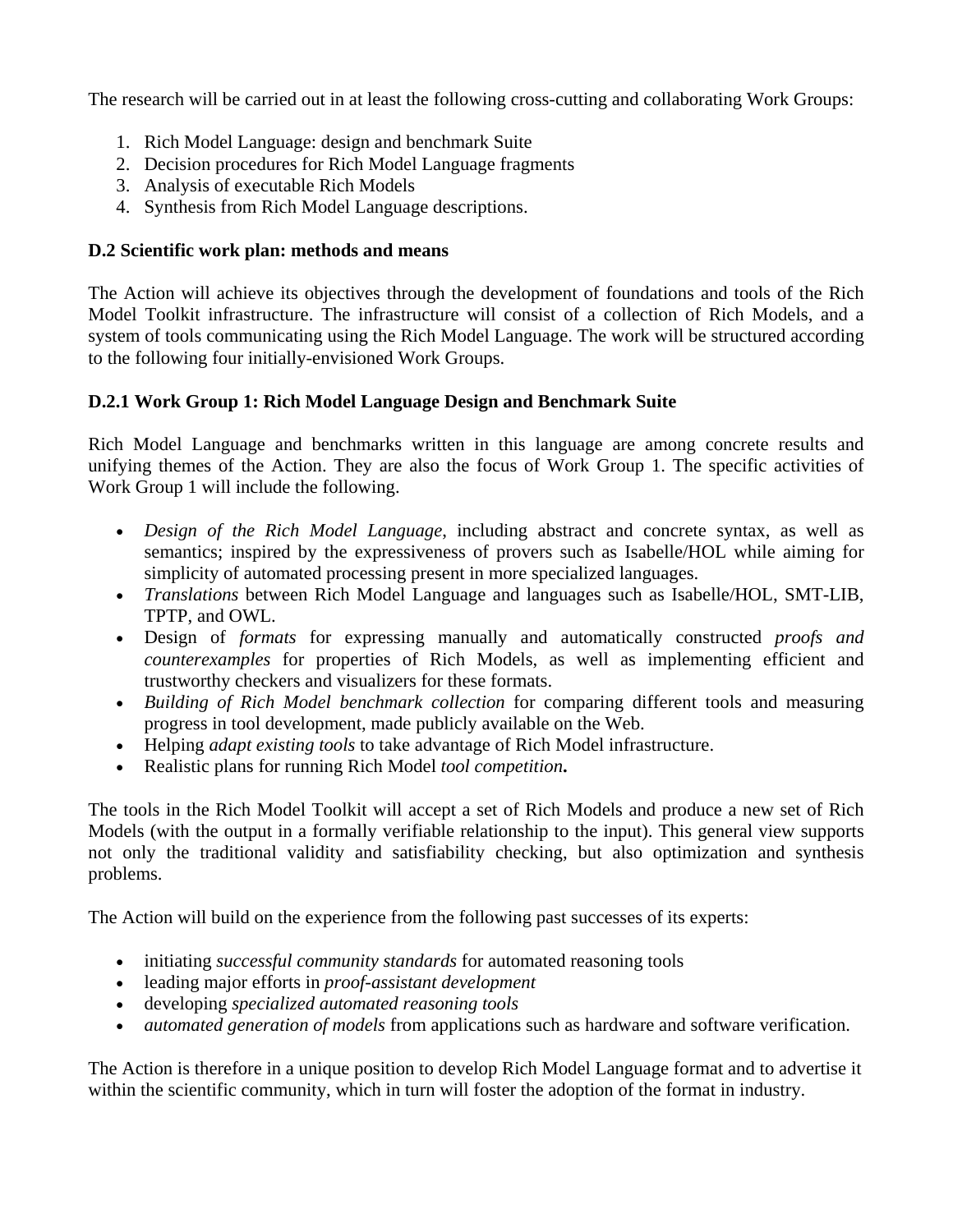### **D.2.2 Work Group 2: Decision Procedures for Rich Model Language Fragments**

Work Group 2 focuses on automating the reasoning about Rich Models through development, analysis, implementation, formal verification, and applications of decision procedures. A decision procedure accepts a class of rich models representing logical formulas and (within well-understood time and space bounds) provides an answer about the validity of the formula. Decision procedures of interest in the Work Group include decision procedures for sets, collections with cardinality bounds, relations, arrays, bit vectors, transitive closure logics, non-linear arithmetic, and description logics. Among the topics of interest are the following.

- *The improvement of efficiency of existing decision procedures.*
- *The development of new decision procedures.*
- *Integration* of decision procedures into satisfiability modulo theory *(SMT)* and *resolution* frameworks.
- Automated *synthesis of decision procedures*, in collaboration with Work Group 4.
- *Modular, flexible, and efficient implementations* of SAT and SMT solvers, including: proving validity of Rich Models using decision procedures, finding counterexamples, solving optimization problems, supporting the use of off-the-shelf SAT/SMT solvers through converters between the Rich Model Language and DIMACS and SMT-LIB input formats, extensible SMT solver architectures that support multiple background theories (such as Nelson-Oppen and DPLL(T) combination), and efficiency improvements in SMT and SAT (including non-clausal SAT and SMT solvers).
- *Applications of SAT and SMT solving* to real-world decision and optimization problems, including hardware verification, software verification, planning, scheduling, and timetabling.
- Improving techniques for *encoding real-world problems into SAT and SMT*, including 1) the design and implementation of high-level Rich Model Language support that enables natural problem description and leaves room for efficient choice of encoding, 2) choosing appropriate background axioms and controlling quantifier instantiation, and 3) automation of the encoding process starting from high-level Rich Models.
- *High-confidence implementations of decision procedures*, including: extending solvers to generate evidence (models for satisfiable formulas and proofs for unsatisfiable formulas), applying software verification techniques to verify the calculi and parts of implementations of SAT and SMT solvers, development of verified implementations of quantifier-elimination procedures, and exploring the role of synthesis in obtaining provably correct implementations.
- Scalable reasoning in expressive description logics with applications to medical ontologies (SNOMED, NPfIT, GALEN, NCI Thesaurus, OBO Foundry), software systems, Semantic Web, e-Science, and the Grid.

Through these activities, Work Group 2 will contribute to the development of efficient and reliable automated reasoners for a significant class of practically relevant Rich Models.

### **D.2.3 Work Group 3: Analysis of Executable Rich Models**

Work Group 3 focuses on the analysis of dynamic state changes in systems such as software systems, hardware designs, embedded systems, and communication protocols. Such changes can be described by a general notion of a *transition system*. Transition systems are therefore an important class of Rich Models, with both exact semantics and a mapping to physical implementations.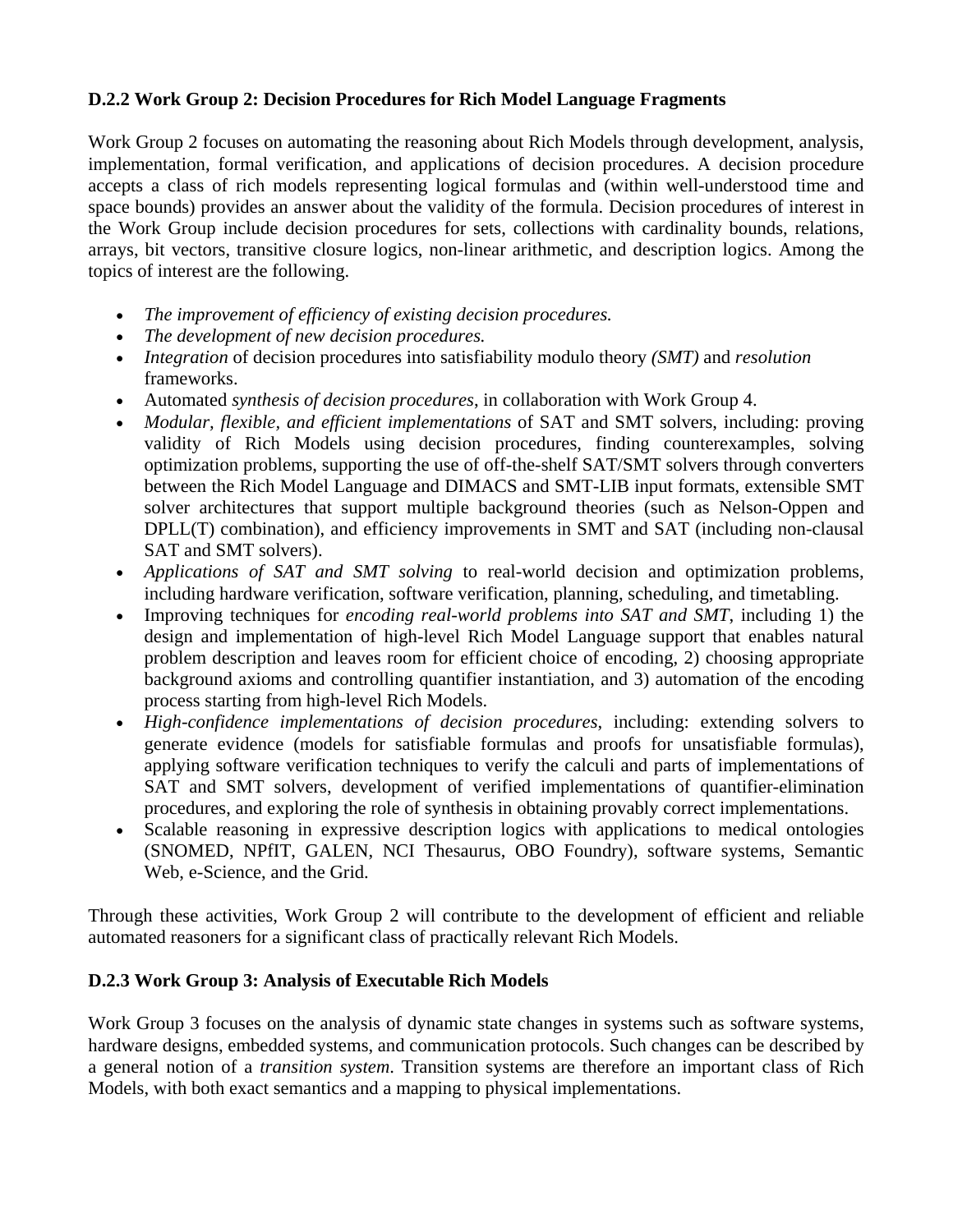To address the decidability and complexity limitations of the general problem, Work Group 3 focuses on

- *abstraction-based approaches* that provide semi-algorithms for the general analysis tasks
- efficient *algorithms for the specialized subclasses*.

Properties considered include both safety (reachability) and liveness (termination). The group aims to develop theory, algorithms and implementations for verification of transition systems by leveraging the expertise across the areas of abstract interpretation, automated deduction, and constraint solving. Specific sub-problems considered include the following.

- Developing *refinement techniques* and tools that deal with expressive data types such as lists, trees, and their combination with arithmetic.
- Developing abstraction-based analysis techniques and tools suitable for finding both *proofs and witnesses for property violation.*
- Combining precise (but potentially slow) *predicate abstraction* techniques with fast (but potentially imprecise) *specialized analyses* to reduce the number of abstraction refinement iterations and speed-up the analysis.
- Exploring synergy between *synthesis methods* in Work Group 4 and the *invariant/ranking function generation* techniques used for transition system analysis. This ambitious direction will exploit the duality of synthesis and analysis to deliver better theoretical insight and automatic tool support for both tasks.
- Integration of *data-flow analysis* algorithms, shape analyses, SAT, SMT and BDD-based *model checking, symbolic execution* and *bounded model checking* into the Rich Model Toolkit.
- Integration of *state/event-based formalism* into Rich Models
- *Synergy with SMT solver technology* of Work Group 2 to improve overall search efficiency.
- Developing *tools that extract Rich Models* from software source code, software bytecode, and hardware designs, with applications to analysis of: functional programs, linked and concurrent data structure implementations, correct resource use and finite-state protocols.
- Automated *detection of security flaws,* attacks, intrusions, and violations of user-specified security policies.

Through a combination of tools that *extract* Rich Models and tools that *analyze* Rich Models, Work Group 3 will enable automated analysis of expressive properties of computer systems, directly helping computer system developers.

# **D.2.4 Work Group 4: Synthesis from Rich Model Language Descriptions**

Work Group 4 explores the theory, tools, and usability of *synthesis* in system development. In contrast to automated *verification* algorithms, which establish whether a given system satisfies a given specification, synthesis algorithms automatically construct implementation that is guaranteed to satisfy a given specification. Synthesis is more difficult than verification, and is one of the holy grails of Computer Science. Despite impressive theoretical results of the past, it was only recently that researchers made significant steps towards the development of practical synthesis algorithms. Synthesis still has many limitations preventing its wider practical application. Work Group 4 aims to address these limitations through tasks that include the following.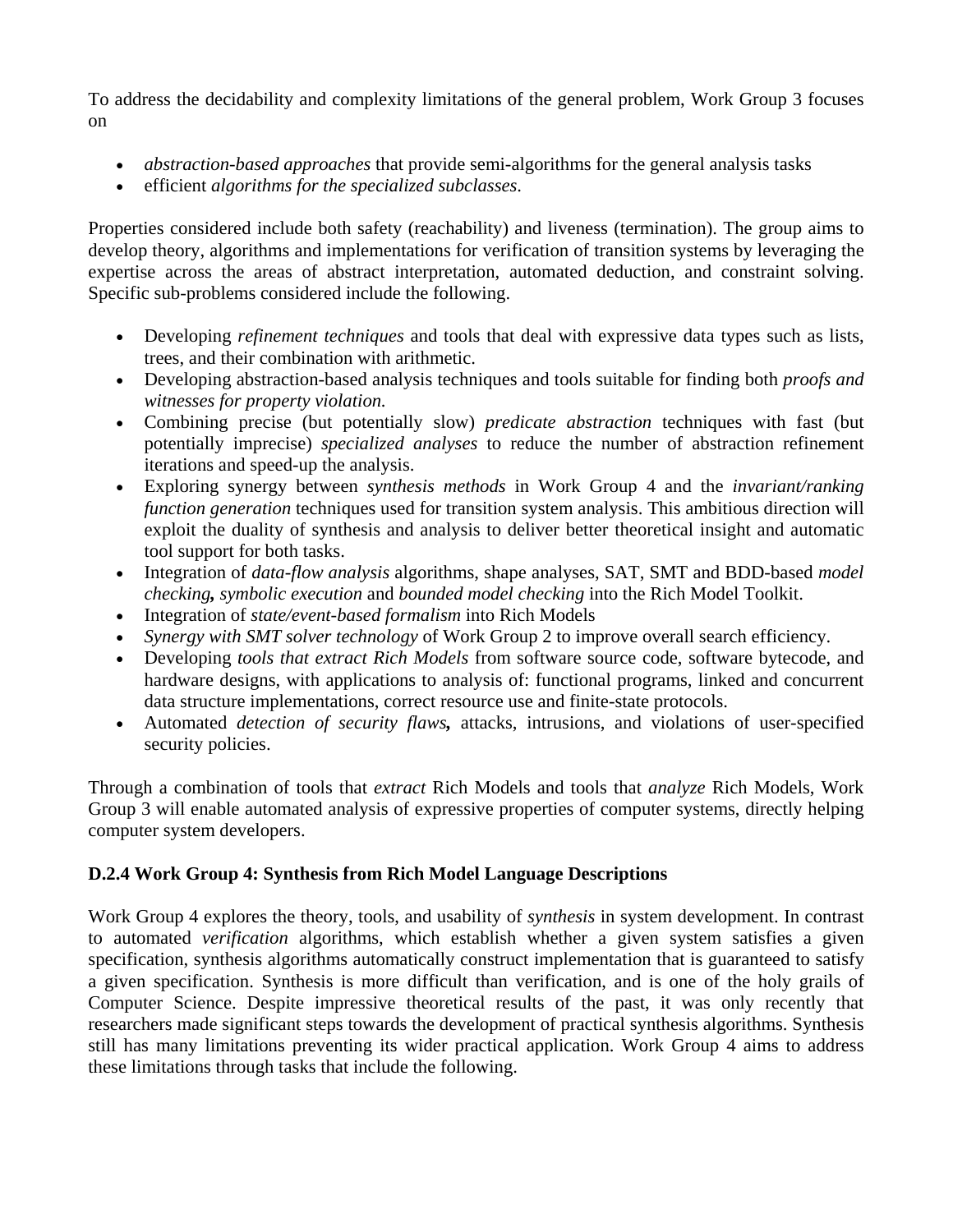- Developing *synthesis algorithms for more expressive logics,* including identifying decidability and worst-case complexity of synthesis for expressive logics, developing heuristics and new subclasses of problems that overcome high complexity, lifting decision problems (explored in Work Group 2) to synthesis problems, developing high-level synthesis techniques applicable to components, and synthesis of hybrid systems.
- *Efficient implementations of synthesis* algorithms using not only binary decision diagrams but also quantified (Boolean) formulas, and the development of benchmarks for synthesis problems within the Rich Model benchmark suite from Work Group 1.
- *Quantitative generalization of synthesis,* including: extending Boolean specifications by quantitative measures in order to rank implementations by laziness, fairness, or parsimonious use of resources, non-Boolean algorithms that generalize decision procedures from Work Group 2, and quantitative games as a method for solving synthesis problems.
- *Simplified synthesis problems of practical interest,* including problems with limited quantifier alternations, using synthesis for problems where some part of the structure is predefined (e.g., repair, sketching).
- Using synthesis to implement *high-level programming language constructs.*

Action experts have a unique set of complementary skills, whose combination will be necessary to fulfill the research vision of synthesis. By giving a more active role to automated tasks and avoiding low-level coding, synthesis has the potential to dramatically improve the productivity of computer system developers.

# **E. ORGANISATION E.1 Coordination and organisation**

Organization of the Action follows the standard form of Rules of Procedure for Management Committee. The Action is coordinated by the Management Committee (MC), presided by Action Chair. Scientific activities are carried out through the Work Groups, led by Work Group Coordinators.

To promote the participation of young researchers, the Action places maximal emphasis in terms of its resources on short-term scientific missions (STSMs) for PhD students. The MC appoints a STSMs coordinator and the specific guidelines for approval of STSMs by the MC. To maximize the resources available for STSMs, the Action has one meeting per year. Continuous communication occurs through STSMs and an organized online forum.

The duration of the Action is four years. Yearly Action meetings include

- an organizational meeting of the MC and
- a scientific meeting (Rich Model Conference) with technical presentations of all Work Groups.

Technical presentations include results from the coordinated research and the insights from STSMs. Yearly Action meeting is organized in changing host countries. To foster the impact of the Action on the broader scientific community, Action meetings will be collocated with major conferences in the field.

In addition to the yearly meetings and short-term scientific missions, technical communication also proceeds through a new open online forum. The MC appoints at least one Action member to ensure maintenance of the Action web site, and at least one member to ensure the maintenance and the persistence of the online forum.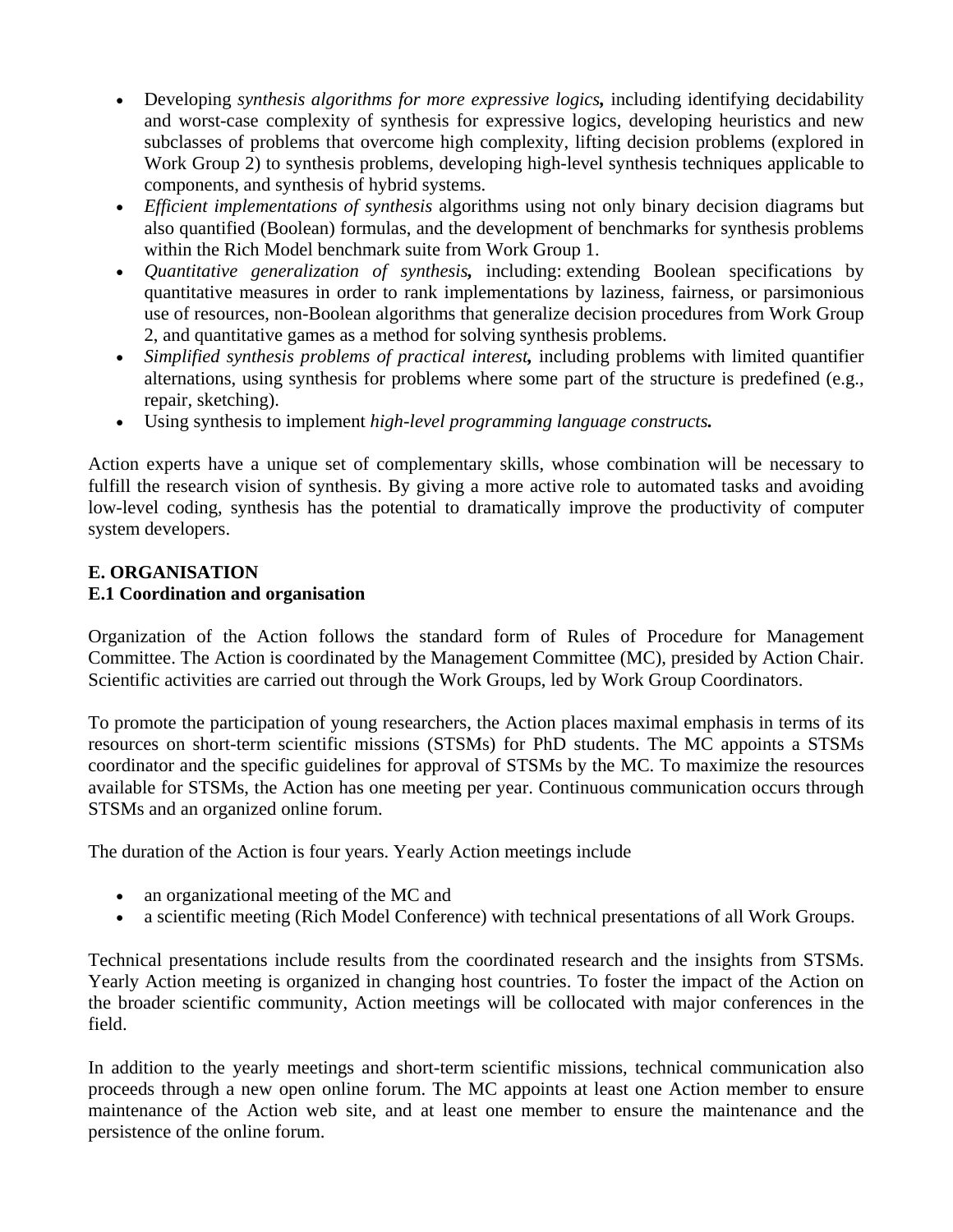Each Work Group defines its specific milestones and summarizes progress towards the milestones in yearly reports and MC meetings. A central activity of the Action is the design of the Rich Model Language format. A first draft of the format and a basic set of support tools are expected by the end of year two of the Action. The integration of a number of specialized reasoning tools is expected by the end of the Action.

# **E.2 Working Groups**

The Action contains four Work Groups, with research plans outlined in Section D.2. In the course of the Action up to two additional Work Groups will be introduced if needed, according to the interest of current and newly included Action members.

The responsibilities of each Work Group Coordinator include

- the organization of the technical program at the yearly meeting
- monitoring the progress of the research plan
- final preparation of relevant sections for yearly and final Action reports.

#### **E.3 Liaison and interaction with other research programmes**

Action experts participate in a number of activities sponsored by national and EU projects. Through its experts, the Action actively interacts with the related domain-specific research. The experts regularly present research findings from the application areas at the Work Group meetings, and communicate the relevant benchmarks.

As a specific example of the nature of this interaction, we point out the simultaneous synergy and nonoverlap with the area of software verification. A number of software verification tools focus on expressive programming language constructs and programming methodology, such as object-oriented methodology, but often use automated reasoning techniques as a black box, without developing automated reasoning techniques themselves. The proposed Action develops such automated reasoning techniques, taking into account the needs of several application domains. The results of the Action will therefore eliminate the bottlenecks currently experienced by software verification tools, especially in the area of verifying strong properties that ensure correct functioning of software.

In addition to software verification, important application domains where the Action has significant expertise include hardware verification and synthesis, formalized mathematics, reasoning about medical terminologies, and the Semantic Web. Each of these areas has its own community of researchers, and a strong economic dimension of its own. What is common to all of them is the need for automated reasoning expertise. The unification of such expertise across different application domains is one of the justifications for the present Action.

#### **E.4 Gender balance and involvement of early-stage researchers**

This COST Action will respect an appropriate gender balance in all its activities and the Management Committee will place this as a standard item on all its MC agendas. The Action will also be committed to considerably involve early-stage researchers. This item will also be placed as a standard item on all MC agendas.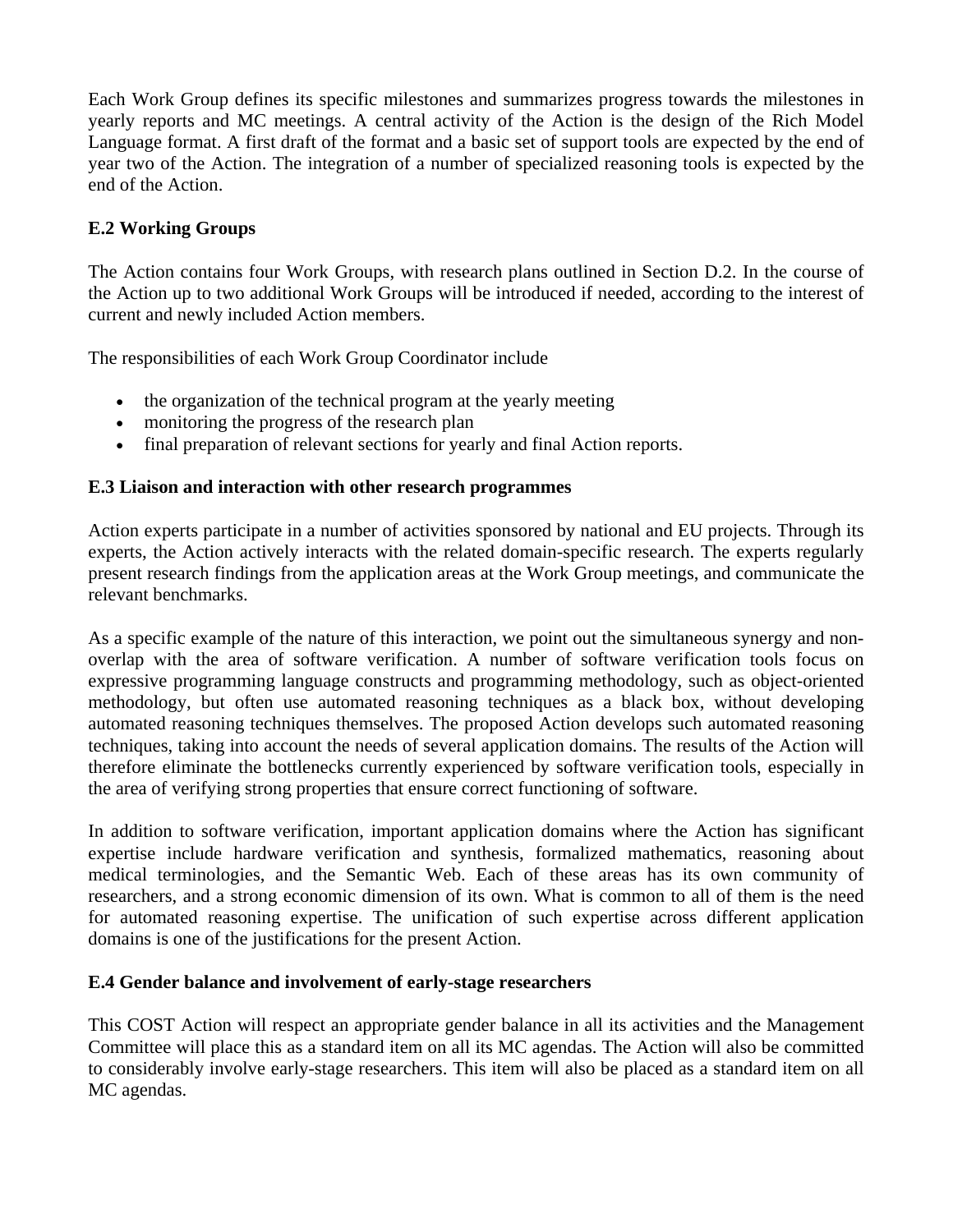The Action complies with the European policy of equal opportunity between women and men as it is emphasized in the Treaty on European Union.

As described in Section E.1, the Action is specifically committing its resources to short-term scientific missions for PhD students.

Among the experts interested in the Action, at least 7 are early-stage researchers and at least 4 are female. Women also play key roles in the organizations participating in the Action. The Action will work to further encourage the participation of early stage researchers and women by involving female PhD students in the Action projects.

#### **F. TIMETABLE**

The duration of the Action is 4 years and begins with the kick-off meeting. At the kick-off meeting the MC will appoint Action Chair, as well as coordinators for STSMs, Web site, online forum, and the Work Groups. MC will also take immediate steps towards quick approval of the initial set of STSMs.

The Action will have exactly one meeting per year, in order to maximize the resources dedicated to STSMs. Assuming the set of experts that have so far expressed interest in the Action, 20 STSMs are expected in each of the years. This number will need to be increased if the actual membership is larger.

### **G. ECONOMIC DIMENSION**

The following COST countries have actively participated in the preparation of the Action or otherwise indicated their interest: AT,CZ,FR,DE,IL,IT,RO,RS,ES,CH,UK. On the basis of national estimates, the economic dimension of the activities to be carried out under the Action has been estimated at 10 Million  $\epsilon$  for the total duration of the Action. This estimate is valid under the assumption that all the countries mentioned above but no other countries will participate in the Action. Any departure from this will change the total cost accordingly.

#### **H. DISSEMINATION PLAN H.1 Who?**

Target audiences for the dissemination of Action results are

- the scientific community including especially the young investigators
- software and hardware engineers in industry
- standardization bodies
- teachers and educators in computer science
- the general public.